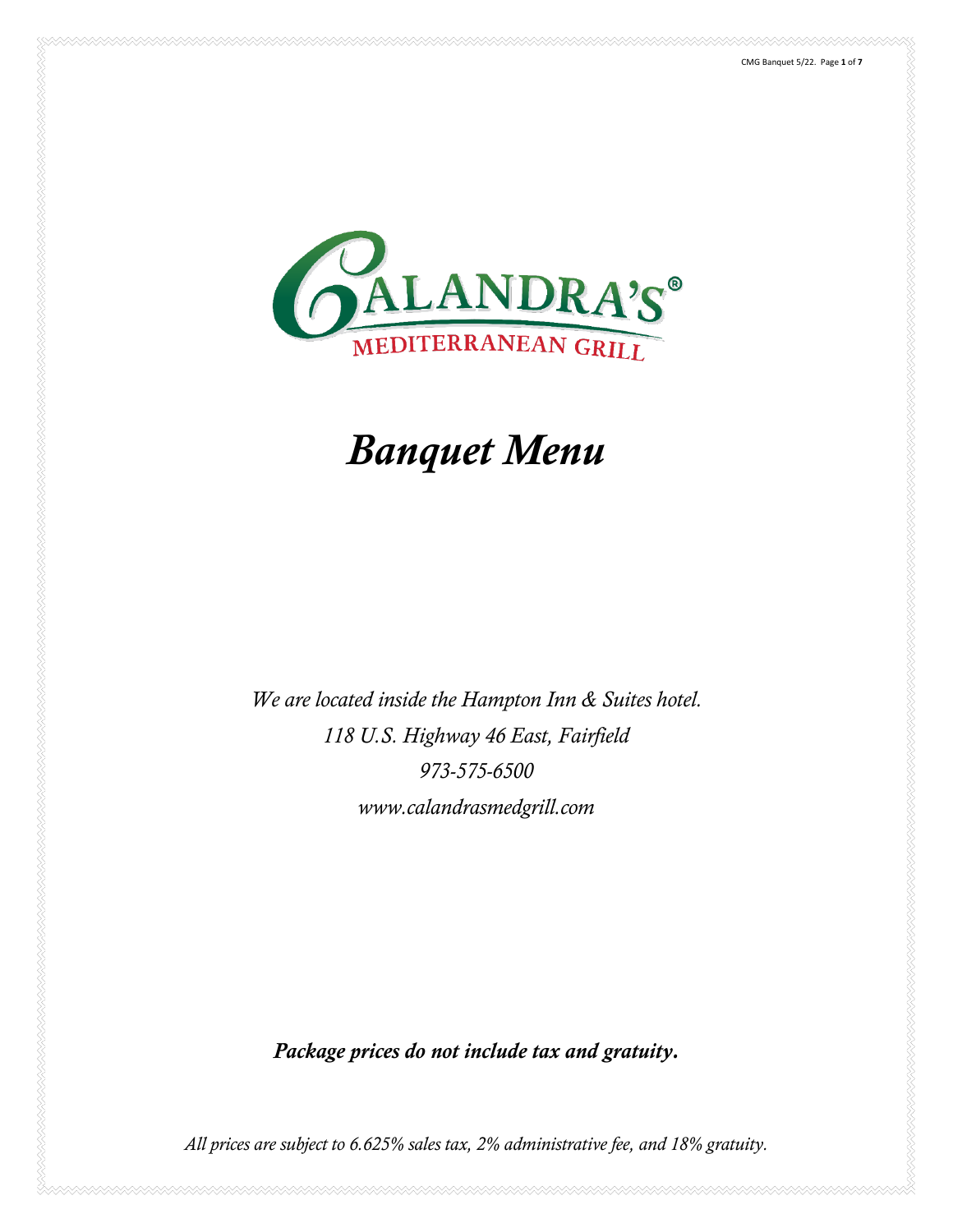# *Breakfast Buffet*

*\$35 per person. Minimum of 25 adults required.* 

*Scrambled Eggs Home Style Potatoes Bacon Sausage French Toast Fresh Fruit Salad Bagels, Croissants, Danish, Muffins, and Rolls Coffee, Tea, Juice, and Soda*

# *Brunch Buffet*

*\$49 per person. Minimum of 25 adults required.*

*Scrambled Eggs Home Style Potatoes Bacon Sausage French Toast Fresh Fruit Salad Bagels, Croissants, Danish, Muffins, and Rolls 1 Salad 1 Pasta 1 Entrée 1 Dessert Coffee, Tea, Juice, and Soda*

# *Optional Upgrades*

*Omelet Station ▪ \$200 fee Pancakes ▪ \$2 pp Waffles ▪ \$2 pp Eggs Benedict ▪ \$4 pp Smoked Salmon Platter ▪ \$5 pp*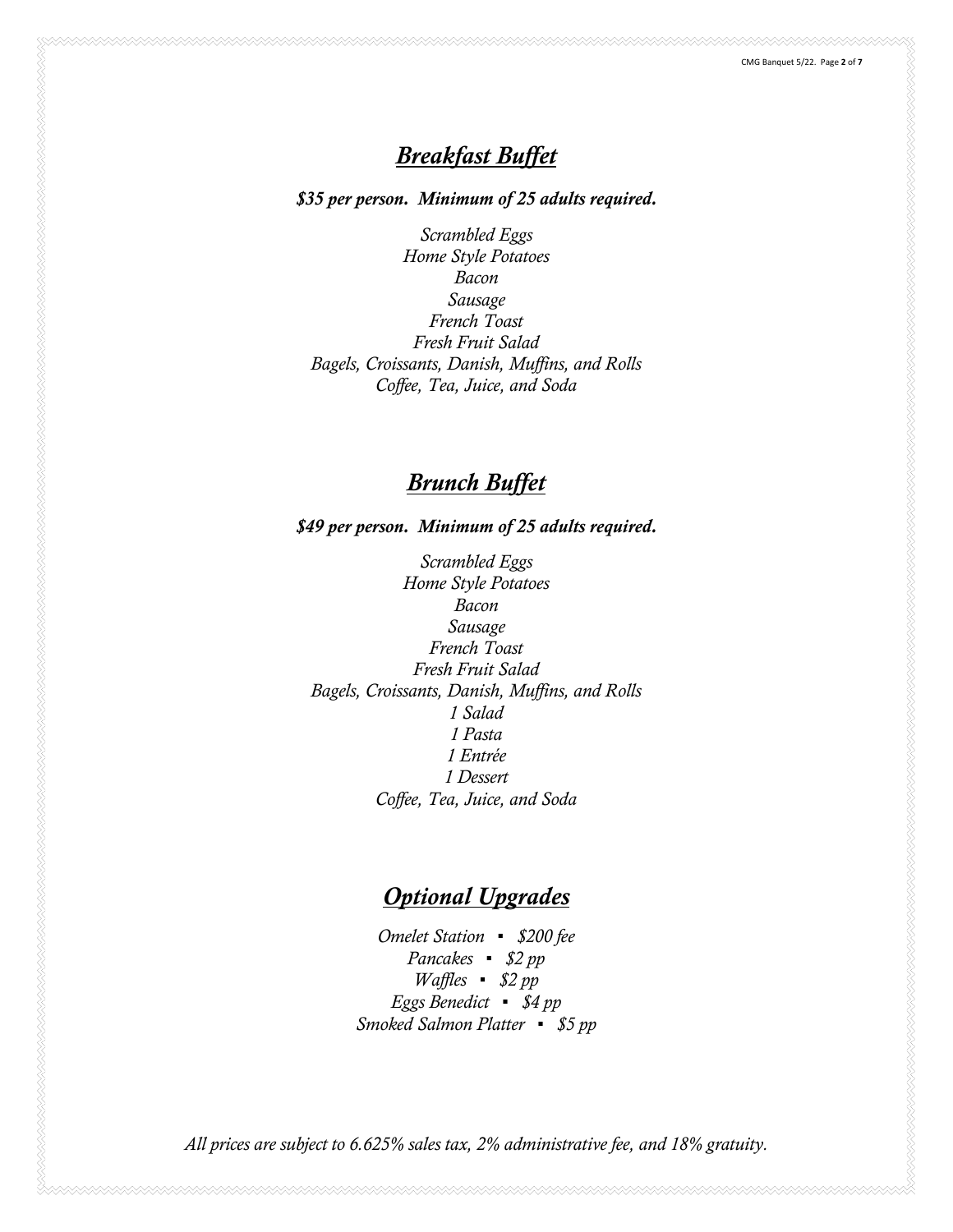# *Buffet Packages*

*Minimum of 25 adults required. Calandra's freshly baked dinner rolls included. Soda, coffee, and tea included.*

*Package A ▪ \$54 per person Cold Antipasto: Fresh Mozzarella, Tomatoes, Olives, Prosciutto, and Marinated Artichokes 2 Salads 2 Pastas 2 Entrées Roasted Potatoes Sautéed Garden Vegetables 1 Dessert*

#### *Package B ▪ \$63 per person*

*Cold Antipasto: Fresh Mozzarella, Tomatoes, Olives, Prosciutto, and Marinated Artichokes 2 Salads 2 Pastas Prime Rib Carving Station 2 Entrées Roasted Potatoes Grilled Vegetables 1 Dessert*

#### *Package C ▪ \$82 per person*

*Cold Antipasto: Fresh Mozzarella, Tomatoes, Olives, Prosciutto, and Marinated Artichokes 1 Hot Appetizer 2 Salads 2 Pastas Filet Mignon Carving Station 3 Entrées Roasted Potatoes Grilled Vegetables 1 Dessert Fruit Platter*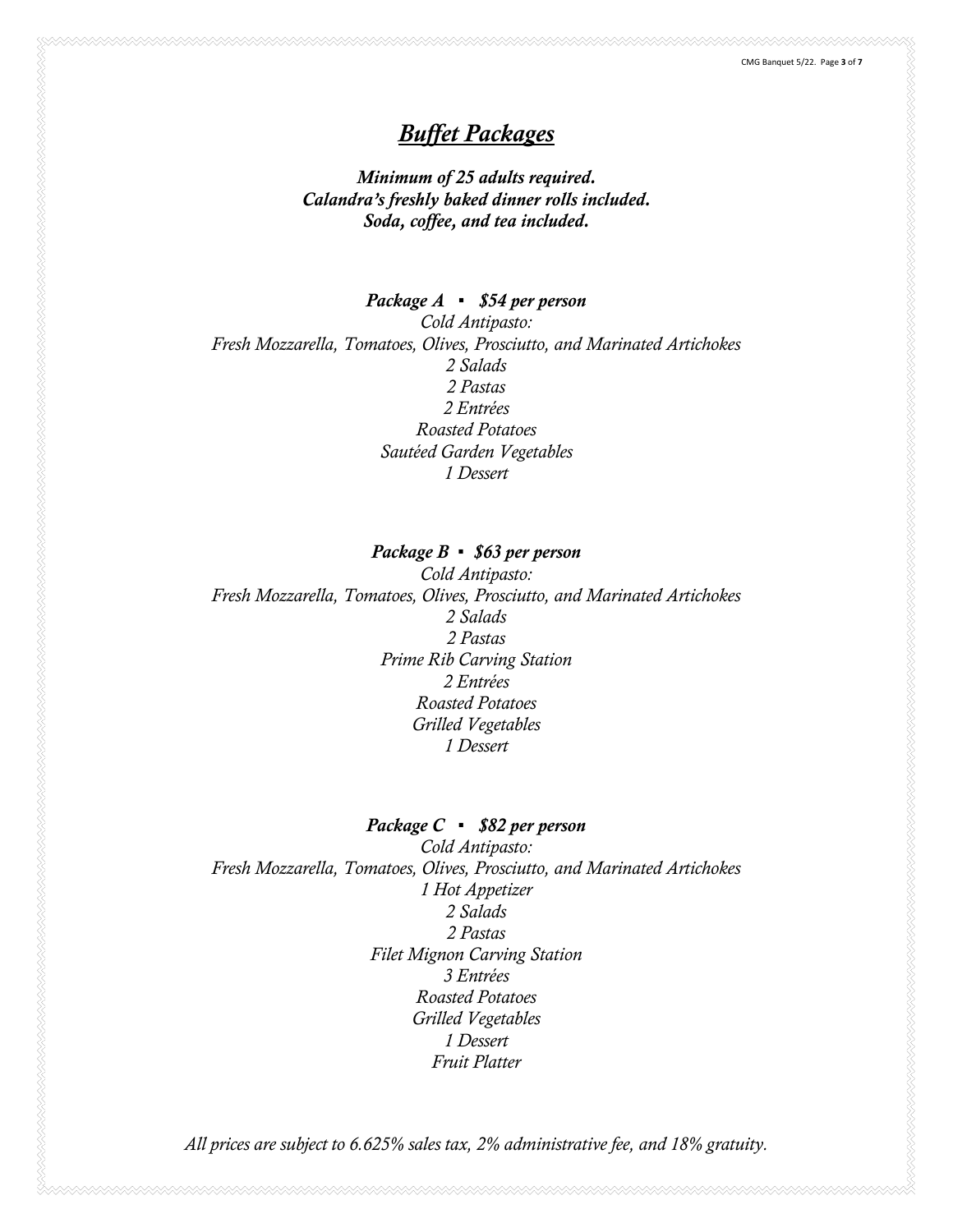# *Sit Down Packages*

*All entrées served with roasted potatoes and sautéed garden vegetables. Calandra's freshly baked dinner rolls included. Soda, coffee, and tea included.* 

*Package A ▪ \$55 per person*

*1 Appetizer (family style) 1 Salad 1 Pasta 1 Entrée (from 2 choices) 1 Dessert*

*Package B ▪ \$65 per person 2 Appetizers (family style) 1 Salad 1 Pasta 1 Entrée (from 3 choices) 1 Dessert*

*Package C ▪ \$84 per person*

*Cold Antipasto (family style): Fresh Mozzarella, Tomatoes, Olives, Prosciutto, and Marinated Artichokes Hot Antipasto (family style): Fried Calamari, Rice Croquettes, Sautéed Shrimp, Clams and Mussels in Tomato Sauce 1 Salad 1 Pasta (from 2 choices) 1 Entrée (from 3 choices) Grilled Vegetables (family style) 1 Dessert Fruit Platter*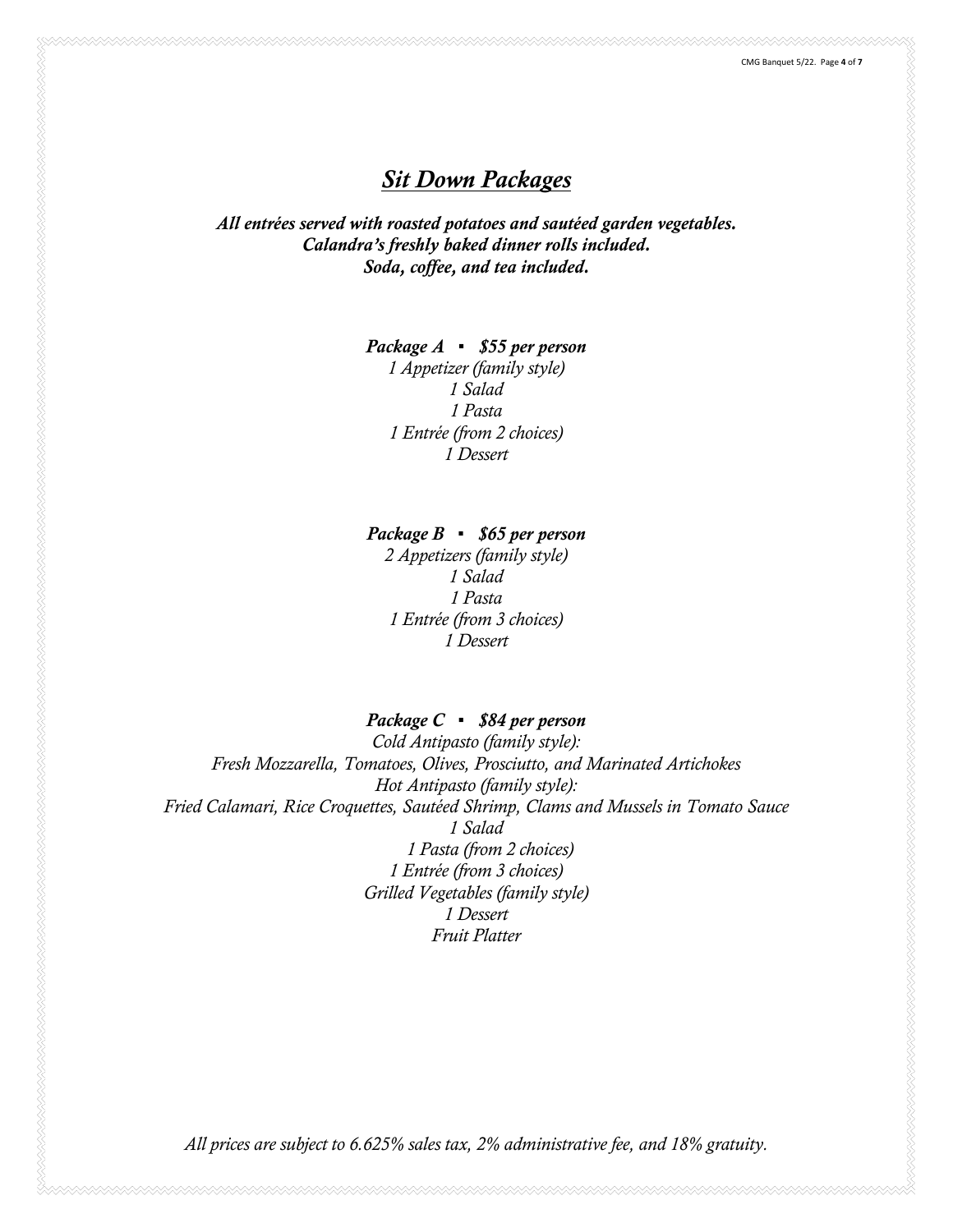# *Appetizer Choices*

*Cold Antipasto ▪ Melon and Prosciutto ▪ Tomato Bruschetta Sliced Smoked Salmon with Horseradish Cream Fried Calamari ▪ Rice Croquettes Sausage with Potatoes, Onions and Peppers Shrimp Scampi (additional \$5 pp)*

## *Salad Choices*

*Arugula ▪ Arugula, onions, tomatoes and shaved parmesan cheese in a balsamic vinaigrette Caesar ▪ Romaine lettuce, parmesan cheese with homemade croutons House ▪ Red leaf lettuce, onions and tomatoes in a house vinaigrette Tricolor ▪ Arugula, radicchio, endive, tomatoes, and feta cheese in a house vinaigrette*

#### *Pasta Choices*

*Cheese Tortellini Alfredo ▪ Cheese tortellini in a creamy Alfredo Sauce Farfalle ▪ Bow Tie Pasta with cherry tomatoes in a creamy pesto sauce Oricchiette ▪ With broccoli in a garlic and olive oil sauce Penne Vodka ▪ Penne in pink vodka sauce Rigatoni Pomodoro ▪ Fresh plum tomato and basil sauce Rigatoni Bolognese ▪ Braised meat sauce topped with seasoned ricotta cheese (additional \$3 pp)*

#### *Entrée Choices - Fish*

*Blackened Salmon ▪ In a garlic and olive oil sauce Mahi-Mahi ▪ Livornese, with capers and black olives in a fresh plum tomato sauce Salmon ▪ Broiled and served with a dill sauce Sole ▪ Oreganata style in a lemon sauce Shrimp Scampi ▪ Sautéed in a white wine garlic and oil sauce (additional \$5 pp)*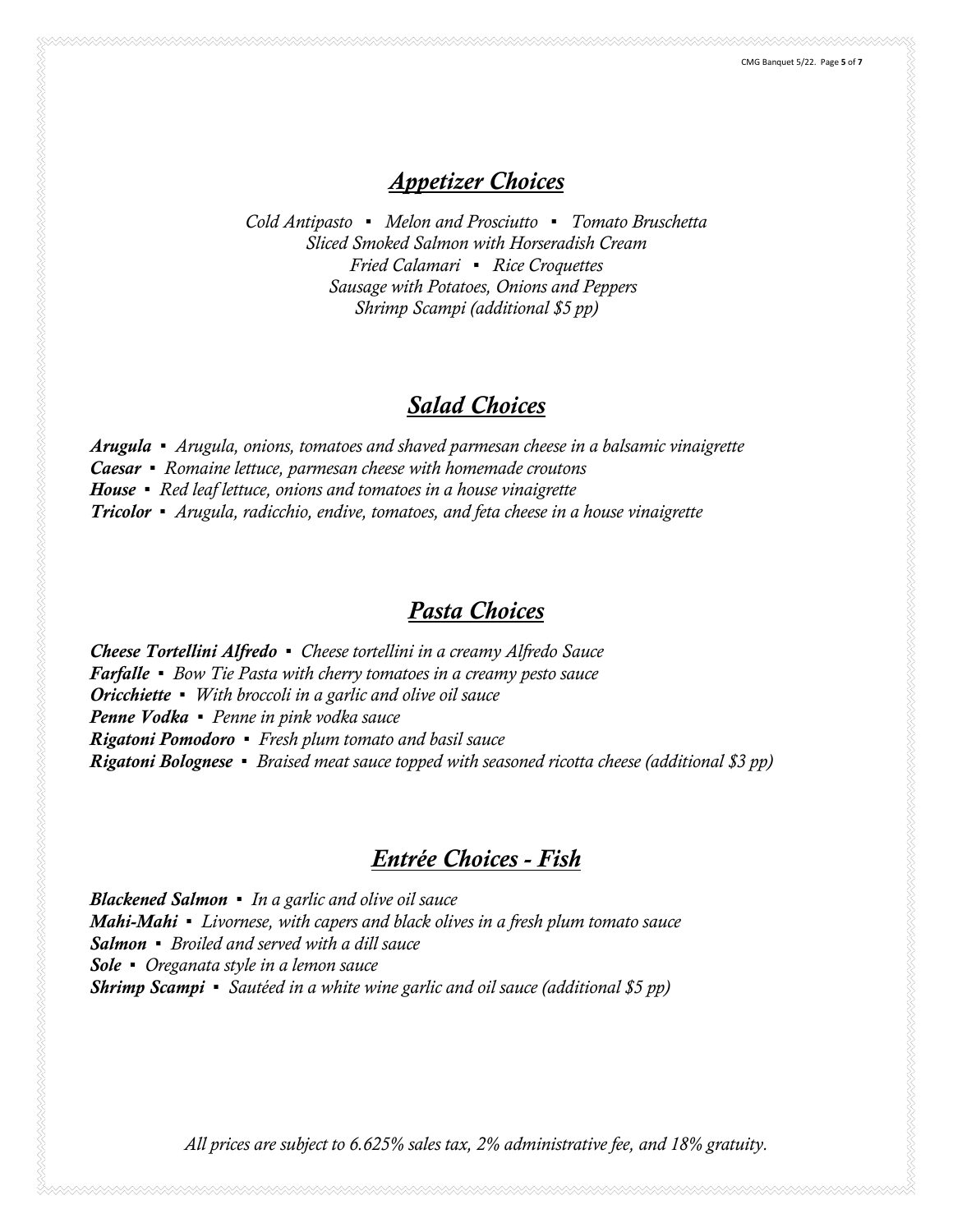# *Entrée Choices - Chicken*

*Balsamico ▪ Grilled, topped with fresh tomato bruschetta in a balsamic glaze Francese ▪ Floured, egg-dipped, and sautéed in a lemon butter white wine sauce Margherita ▪ With artichoke hearts, Pignoli nuts and sun dried tomatoes in a Scampi sauce Marsala ▪ In a Marsala mushroom sauce Parmesan ▪ Breaded and topped with cheese over tomato sauce Picatta ▪ Floured and sautéed with capers in a butter white wine sauce Pizzaiolla ▪ Peppers, onions, topped with melted Mozzarella in light Marinara sauce*

#### *Entrée Choices – Veal (additional \$5 pp)*

*Francese ▪ Floured, egg-dipped, and sautéed in a lemon butter white wine sauce Marsala ▪ In a Marsala mushroom sauce Picatta ▪ Floured and sautéed with capers in a butter white wine sauce Siciliano ▪ Floured and sautéed with black olives and fresh plum tomato sauce and topped with melted fresh Mozzarella cheese*

#### *Entrée Choices - Meat*

*Pork Scallopini ▪ In a Marsala sauce Beef Short Rib ▪ Slow braised beef topped with natural gravy (only available for sit down packages) Prime Rib ▪ Au jus (additional \$7 pp) Filet Mignon ▪ Sliced and served with a green Peppercorn sauce (additional \$9 pp)*

## *Dessert Choices*

*Assorted Mini Pastries ▪ Assorted Butter Cookies Cake ▪ Tiramisu ▪ Ricotta Cheesecake Ice Cream Bar with Toppings (additional \$3 pp) Fresh Fruit Salad (additional \$4 pp)*

*There is a serving fee of \$3 pp if you bring your own dessert.*